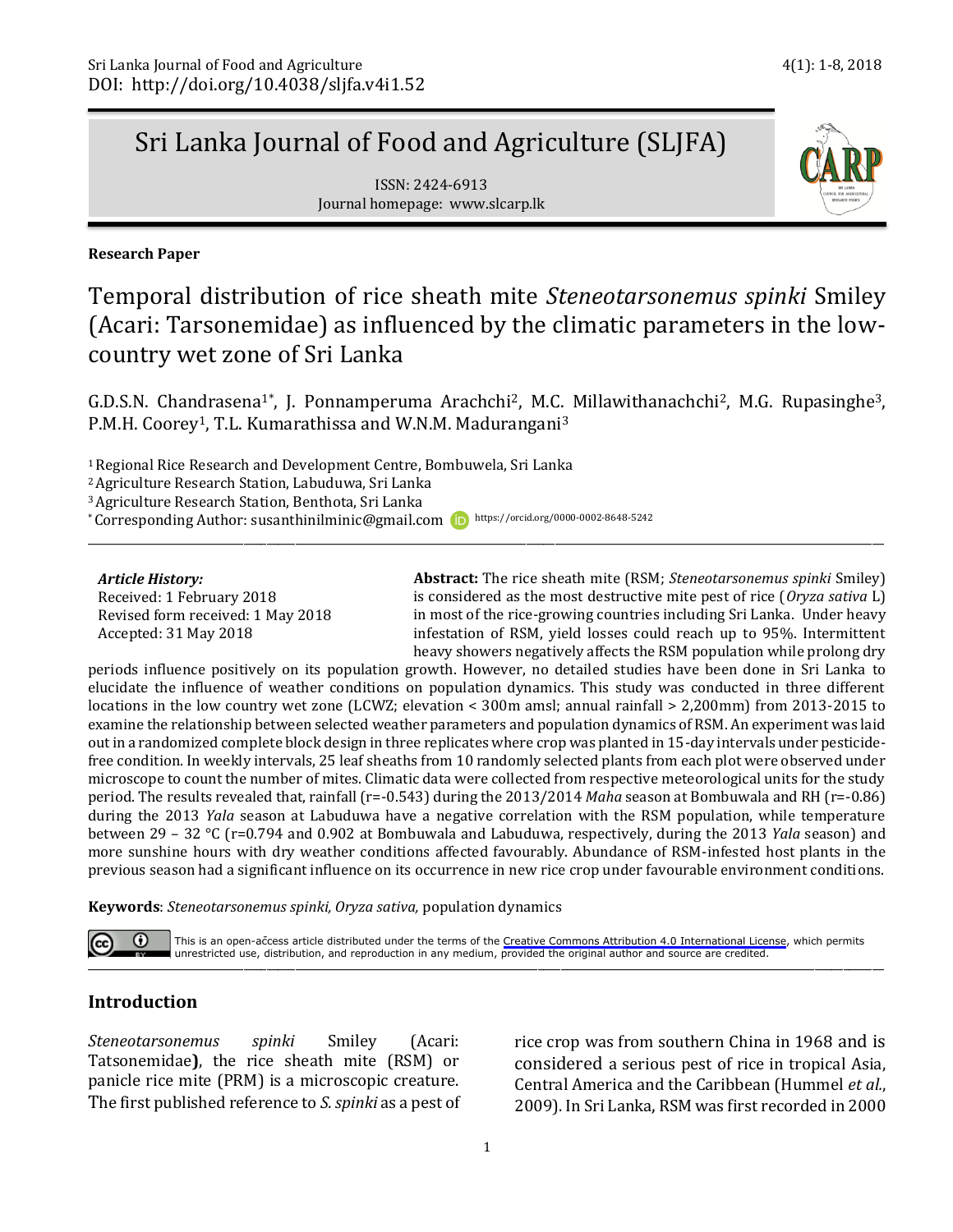in the intermediate zone (Nugaliyadda *et al.*, 2005). Subsequently, it has become the most important and destructive mite pest in most of the ricegrowing areas in the island.

The RSM lives in space between rice leaf-sheaths, but can also live under the hull of rice grains and survives in stubbles and ratoon during the off season. The RSM feeds on cells of leaf sheaths, stems and kernels at the reproductive stage of rice plant leading to impaired grain development with empty or partially-filled grains with brown spots and panicle standing erect. Among the mites, *S. spinki* (family Tarsonemidae) infests flag leaf sheath causing brown discoloration. Its damage at early reproductive stage of the crop develops chocolate-brown coloured lesions on the leaf sheath and the feeding on the floral parts causes considerable grain sterility (Mutthuraju *et al.*, 2014). It also damages the rice crop indirectly by vectoring and facilitating the establishment of pathogens such as sheath rot caused by *S. oryzae* and panicle blight causing *Burkholderia glumae* (Hummel *et al.,* 2009). Yield losses in rice due to RSM damage has been estimated as 5 - 95% in a number of countries including Sri Lanka (Navia *et al.,* 2010; Pushpakumari *et al.,* 2010). Hummel *et al*. (2009) reported that Japonica varieties in India are more susceptible to RSM than the Indica varieties, with a 20% yield loss.

Facultative pathogenesis is reported in S. *spinki*. All the descendants of virgin females are males. The mother female then mates with its male offspring's to produce both male and female mites. A mated female mite on an average could produce 55 eggs in the laboratory at 24.5 - 35  $^{\circ}$ C. The mites multiply during the whole year, with a minimum of 6 generations per month in spring and less than 3 in

## **Materials and Methods**

## Experimental sites:

The studies were conducted at three research stations in the low country wet zone (LCWZ) *i.e.* Regional Rice Research and Development Centre (RRRDC) at Bombuwela (6.572°N, 80.01° E, 9.3 m amsl), Agriculture Research Station (ARS) at winter (Hummel *et al.*, 2009) while Increasing temperatures results in shorter generation times. Hence, the RSM is able to produce 48–55 generations per year under ideal climatic conditions. Three potential pathways of RSM entry have been identified *i.e. via* rice seeds (Rao *et al.,* 2000), natural means such as transfer by wind, water, insects and birds (Almaguel *et al.,* 2003) and mechanical means such as farming equipment (Pushpakumari *et al.,* 2010).

Studies on host range of S*. spinki* have been conducted only in few countries yet. American wild rice (*O. latifolia* Desv) is an alternate host for S. *spinki* in Costa Rica and Panama (Sanabria and Aguilar, 2005) while *Cynodon dactylon* (L.) Pers. (Poaceae) and *Schoenoplectus articulatus* (L.) (Cyperaceae) have been reported as alternate hosts for RSM in India (Rao and Prakash, 1996; 2002). In Sri Lanka, a wild rice species *O. nivara* L. and three weed species, namely, *Sacciolepis interrupta* (Willd) Stapf, *Echinochloa crus-galli* (L) Beauv, and *Leptochloa chinensis* (L) Nees have been identified as alternate hosts of RSM (Chandrasena *et al.,* 2016).

Application of chemical control measures after the heading stage of crop growth is not worth as the grain damage has already occurred. Identification of *S. spinki* damage at the early infestation stage is difficult and hence, most of the farmers tend to use different pesticides even after soft dough stage of the crop. Therefore, identification of its population dynamics is of significance as it help farmers taking prompt and correct decisions to manage the pest. This study was conducted in LCWZ for 40 consecutive months starting from December, 2012 to determine the temporal distribution of *S. spinki* in relation to climatic factors.

Labuduwa (6.070<sup>0</sup> N, 80.2335<sup>0</sup> E, 15m above mean sea level), and ARS at Bentota (6.4189° N, 80. 006° E and 3 m amsl). The RRRDC at Bombuwala is located in the Kalutara district and other two locations are in the Galle district.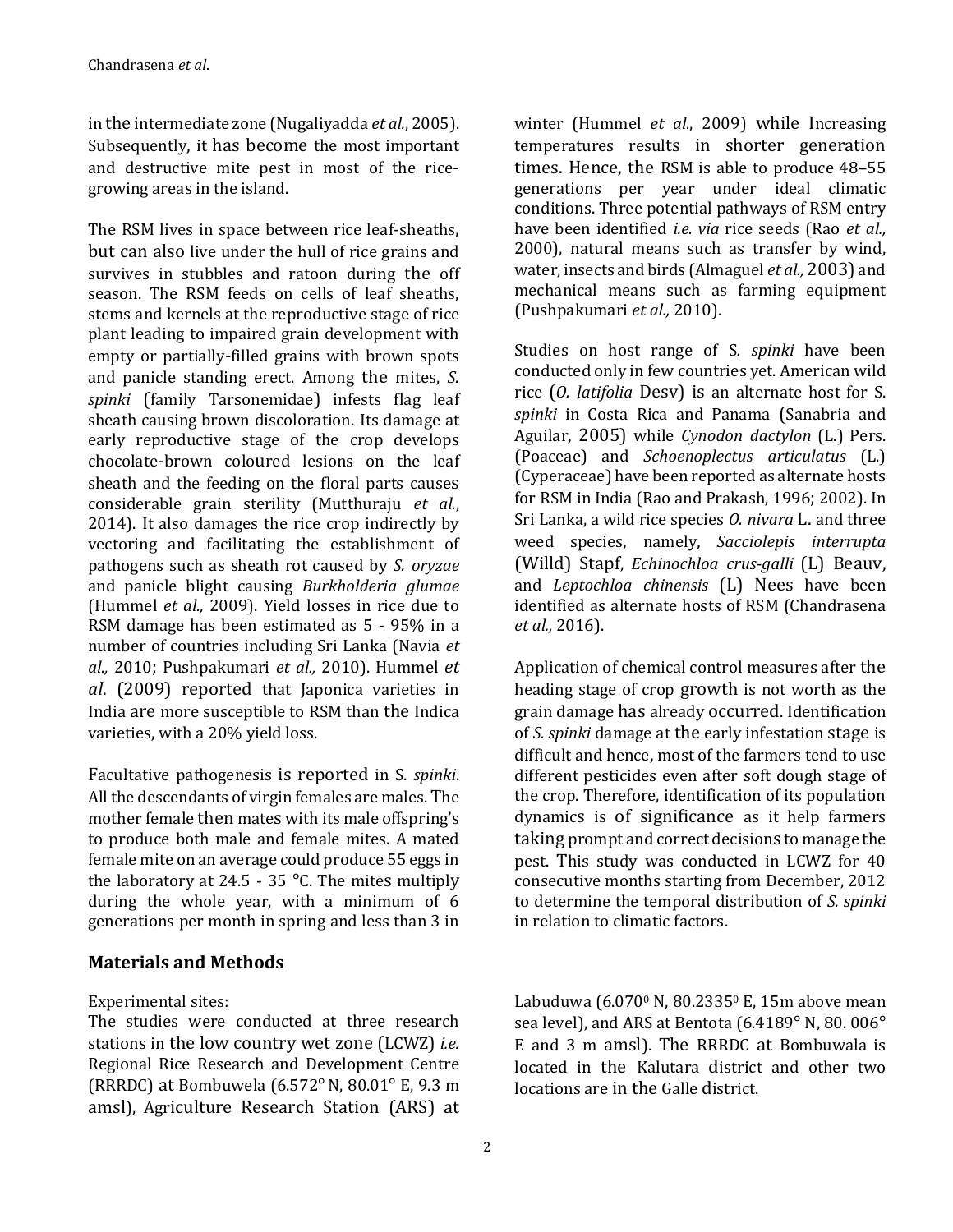Experimental design and crop sampling:

Experiments were laid out in a randomized complete block design replicated three times using the rice (*Oryza sativa*) variety Bg300 (three-months age class). Plot size was  $5 \text{ m} \times 4$ m. The crop was established at 15-day intervals by transplanting 18 to 21-days old seedlings. Experiment was repeated three times since 2013 where, every time after 3rd month of the study, the experimental field had six rice crops at different maturity levels. The trials were maintained under rainfed condition and was free of pesticide use. Fertilizer application and other agronomic practices were done according to the recommendations of the Department of Agriculture, Sri Lanka. Weed management was done manually.

Samples were collected at weekly intervals starting from 4 weeks after planting (WAP) and continued till harvesting. As the crop was established in 2 week intervals, different crop growth stages were found in the experimental field at each sampling time. Hence, all the plots existed at a given sampling time were considered for sampling, and the average value of a parameter was considered for analysis. Sample size was 10 tillers

## **Results and Discussion**

During the whole study period at Bombuwela and Bentota, there were number of PRM population peaks indicating its population build up with the time (Figures 1 and 2). The results suggested that the RSM population in the previously planted crops in the experimental field would have influenced the population density in the subsequent crops. However, at the Labuduwa site, high population densities of *S. spinki* were seen only at the beginning of the experimental period. A low RSM population was experienced also in farmer fields during the year 2014 and 2015 in the region where Labuduwa site is located.

### Effect of weather parameters on rice sheath mite population:

The results of multiple regression and multicollinearity analysis for the data from (approximately 30 sheaths) per plot. Then, 25 sheaths were taken from each sample to record the number of RSM and its eggs, which were observed under microscope.

## Collection of weather data:

Weather data for the whole study period was collected from the meteorological unit situated at each experimental site. Weekly total rainfall and weekly averages of maximum temperatures, rainfall, relative humidity, sunshine hours and wind velocity were recorded as meteorological data,.

### Data analysis:

Pearson correlation analysis was carried out for whole study period and for each cropping season separately, to identify the correlation between the moving average of RSM and weather parameters. Then, multiple regression was carried out along with the testing of multicollinearity of predictor variables for the total evaluation period to find out the most contributing factors for the moving average of RSM. Furthermore, stepwise multiple regression was carried out for the whole study period and also for separate seasons by using SAS 9.1.3. to identify the most contributing factors for RSM counts.

Bombuwela location showed that tolerance for the predictor variable ranged between 0.5 to 0.9 and variance inflation parameter ranged between 1.1 - 1.9. This indicates that there is no considerable multicollinearity in the predictor variables. Data on *S. spinki* at Labuduwa also indicated that there were no considerable multicollinearity as predictor variables resulting in 0.88 - 0.71 tolerance and variance inflation parameter was ranged in between 1.12 - 1.39. The stepwise multiple regression carried out for the whole evaluation period and also for each season separately. The results of stepwise multiple regression carried out for both locations and the Pearson correlation between *S. spinki* population and weather parameters are shown in Tables 1 and 2, respectively.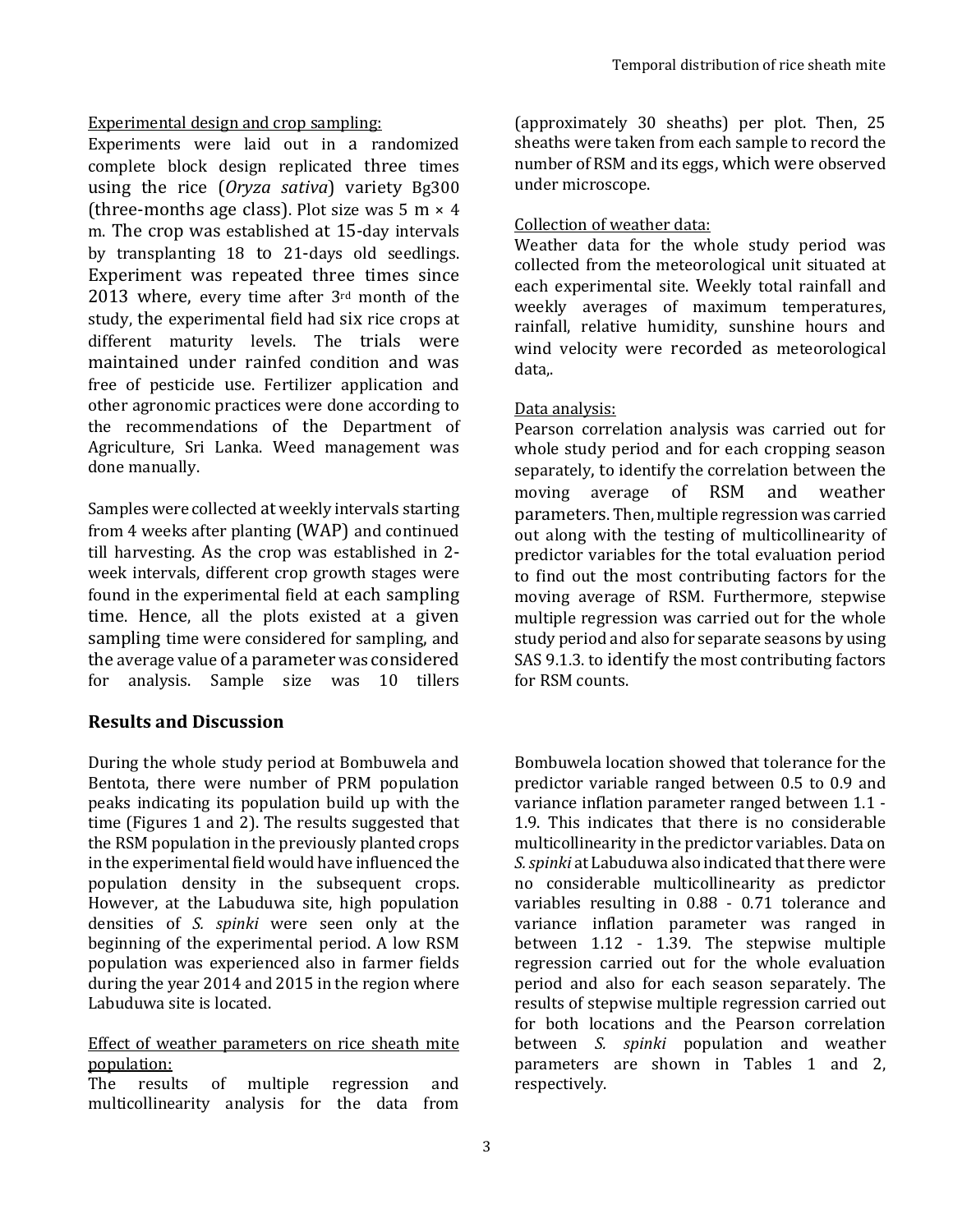

Figure 1. Fluctuation of RSM population in rice during 2013 -2015 at Bombuwela



Figure 2. Fluctuation of RSM population in rice during 2013 -2015 at Bentota

#### Relative humidity:

A negative contribution of relative humidity on *S. spinki* population was observed during the whole study period (Table 1). The relative humidity (RH) was the only factor which was included to the regression model (Y= -4.37 RH + 482.54, R<sup>2</sup>=0.326, P=0.024). However, there was no any predictor variable selected for regression equation with Labuduwa data for the whole study period. Pearson correlation with *S. spinki* population and relative humidity also indicated a negative correlation among the said factors (Table 2).

During the whole study period at Bombuwela and the 2013 *Yala* season at Labuduwa, a significantly negative correlation was observed between the relative humidity and mite population (Figure 3). In the other seasons, the correlation was not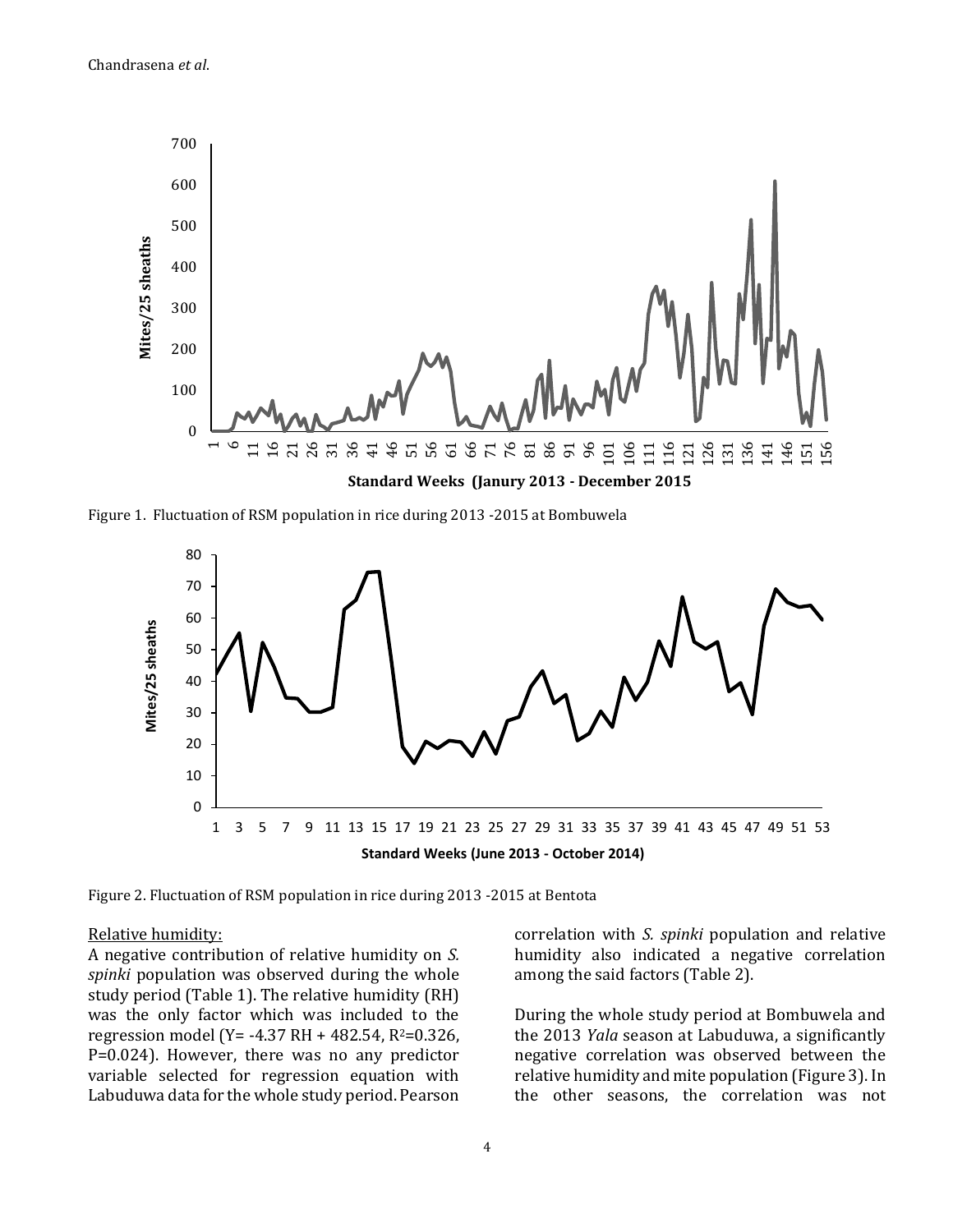statistically significant. This could be due to the effect of other weather parameters. Further, *S. spinki* could survive in a wide range of relative humidity levels even from 77% to >92% depending on the availability of other weather parameters at favourable levels and the availability of the host crop (Figure 4). Thus, no conclusions could be drawn regarding the critical minimum humidity level they can survive as the RH values recorded during the whole study period were higher than 77%.

Table 1. Regression equation fit by stepwise multiple regression for weather parameters and RSM populations at Bombuwela and Labuduwa

| Period                | <b>Bombuwela</b>                                          | Labuduwa                                                    |
|-----------------------|-----------------------------------------------------------|-------------------------------------------------------------|
| Whole study period    | $Y = -4.37$ RH $+482.54$<br>$R^2 = 0.326$ , $P = 0.024$   | No variable found                                           |
| 2013 Yala season      | Y= 10.061 Temp. - 282.83<br>$R^2$ = 0.6315, P = 0.001     | $Y = 47.81$ Temp. - 1270.24<br>$R^2 = 0.8136$ , $P = 0.001$ |
| 2013/2014 Maha season | $Y = 18.44$ SS-2.917<br>$R^2 = 0.301$ , $P = 0.01$        | No variable found                                           |
| 2014 Yala season      | $Y = -14.98$ Temp. + 503.05<br>$R^2 = 0.346$ , $P = 0.01$ | $Y = -0.235$ RH + 21.518<br>$R^2 = 0.125$ , $P = 0.1$       |
| 2014/2015 Maha season | No variable found                                         | No variable found                                           |
| 2015 Yala season      | $Y = -25.02$ WV + 261.39<br>$R^2 = 0.294$ , $P = 0.048$   | $Y = 0.042$ RF + 4.91<br>$R^2 = 0.281$ , $P = 0.019$        |
| 2015/2016 Maha season | $Y = 154.54$ WV + 10.82<br>$R^2 = 0.37$ , $P = 0.027$     | $Y = 0.505$ RH - 36.32<br>$R^2 = 0.542$ , $P = 0.004$       |

RH = relative humidity; Temp. = temperature; SS = Sun shine; WV = wind velocity; RF = rainfall

| Table 2. Pearson correlation between RSM population and weather parameters |  |  |
|----------------------------------------------------------------------------|--|--|
|                                                                            |  |  |

| Period                | Location         | Average<br>Wind<br><b>Velocity</b> | Weekly<br>total<br>Rainfall | Average<br><b>Temperature</b> | Average<br><b>Relative</b><br>Humidity | Sun<br><b>Shine</b><br>(hrs) |
|-----------------------|------------------|------------------------------------|-----------------------------|-------------------------------|----------------------------------------|------------------------------|
| Whole study period    | Bombuwela        | 0.0031                             | $-0.01$                     | 0.091                         | $-0.180*$                              | $0.157*$                     |
|                       | Labuduwa         |                                    | $-0.14$                     | 0.0097                        | 0.143                                  | 0.1088                       |
| 2013 Yala season      | <b>Bombuwela</b> | 0.375                              | $-0.063$                    | $0.7946**$                    | $-0.397$                               | 0.376                        |
|                       | Labuduwa         |                                    | $-0.321$                    | $0.902**$                     | $-0.86**$                              | 0.254                        |
| 2013/2014 Maha season | <b>Bombuwela</b> | 0.0627                             | $-0.543*$                   | 0.377                         | $-0.078$                               | $0.548*$                     |
|                       | Labuduwa         |                                    | 0.15                        | $-0.12$                       | $-0.29$                                | 0.187                        |
| 2014 Yala season      | <b>Bombuwela</b> | 0.024                              | 0.37                        | $-0.588**$                    | 0.382                                  | $-0.349$                     |
|                       | Labuduwa         |                                    | 0.0147                      | 0.336                         | $-0.353$                               | 0.14                         |
| 2014/2015 Maha season | Bombuwela        | 0.0239                             | $-0.331$                    | $-0.17$                       | $-0.029$                               | 0.09                         |
|                       | Labuduwa         |                                    | 0.024                       | $-0.217$                      | 0.156                                  | 0.0107                       |
| 2015 Yala season      | <b>Bombuwela</b> | $-0.457*$                          | 0.0815                      | 0.0948                        | $-0.219$                               | 0.2016                       |
|                       | Labuduwa         |                                    | 0.53                        | $-0.194$                      | $-0.103$                               | $-0.344$                     |
| 2015/2016 Maha season | Bombuwela        | $0.608*$                           | $-0.046$                    | $-0.393$                      | $-0.153$                               | 0.166                        |
|                       | Labuduwa         |                                    | 0.2604                      | $-0.402$                      | 0.736                                  | 0.054                        |

\*P<0.05; \*\*P<0.001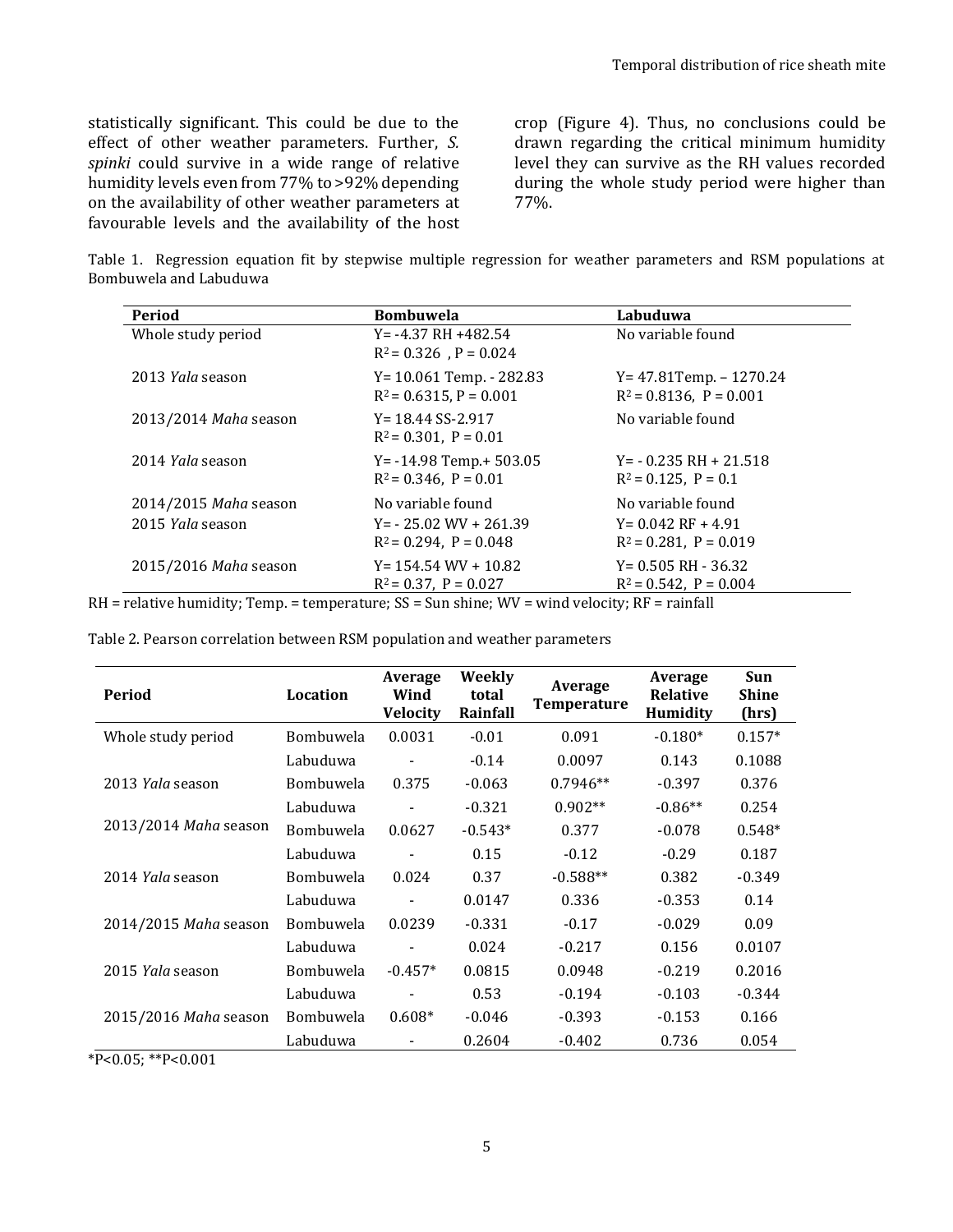

Figure 3. Fluctuation of RSM population in rice during January 2013 – December 2015 at Labuduwa

#### Temperature:

During the 2013 *Yala* season, regression equations for temperature at Bombuwela (Y = 10.061 Temp. - 282.83,  $R^2 = 0.6315$ , P=0.001) and Labuduwa (Y = 47.81 Temp. – 1270.24, R2=0.8136, P=0.001) indicated that there is a positive contribution of the average temperature to *S. spinki* population (Table 1). However, the contribution of temperature on RSM population at Bombuwela during the 2014 *Yala* season showed a negative contribution (Y = - 14.98 Temp. + 503.05,  $R^2=0.346$ ,  $P=0.01$ ). Correlation results presented in Table 2 also indicated the same trend. Therefore, temperature could positively contribute to RSM population only until a certain level. The temperature variation prevailed at each location in the whole study period was low (28.6 °C – 32.7 °C; Figure 4). The results revealed that high RSM populations could be observed within the temperature range of 30 °C - 32 °C. However, future studies under a wider temperature variation are needed to determine the critical temperature for RSM.



Figure 4. Relation between relative humidity and ambient temperature on RSM population at Bombuwela.

#### Rainfall:

The RSM population is widely known to have a negative correlation with rainfall. Like most of the delicate soft-bodied insects, sheath mites can also be flushed off by heavy rains other than the mechanical damage. Furthermore, heavy rains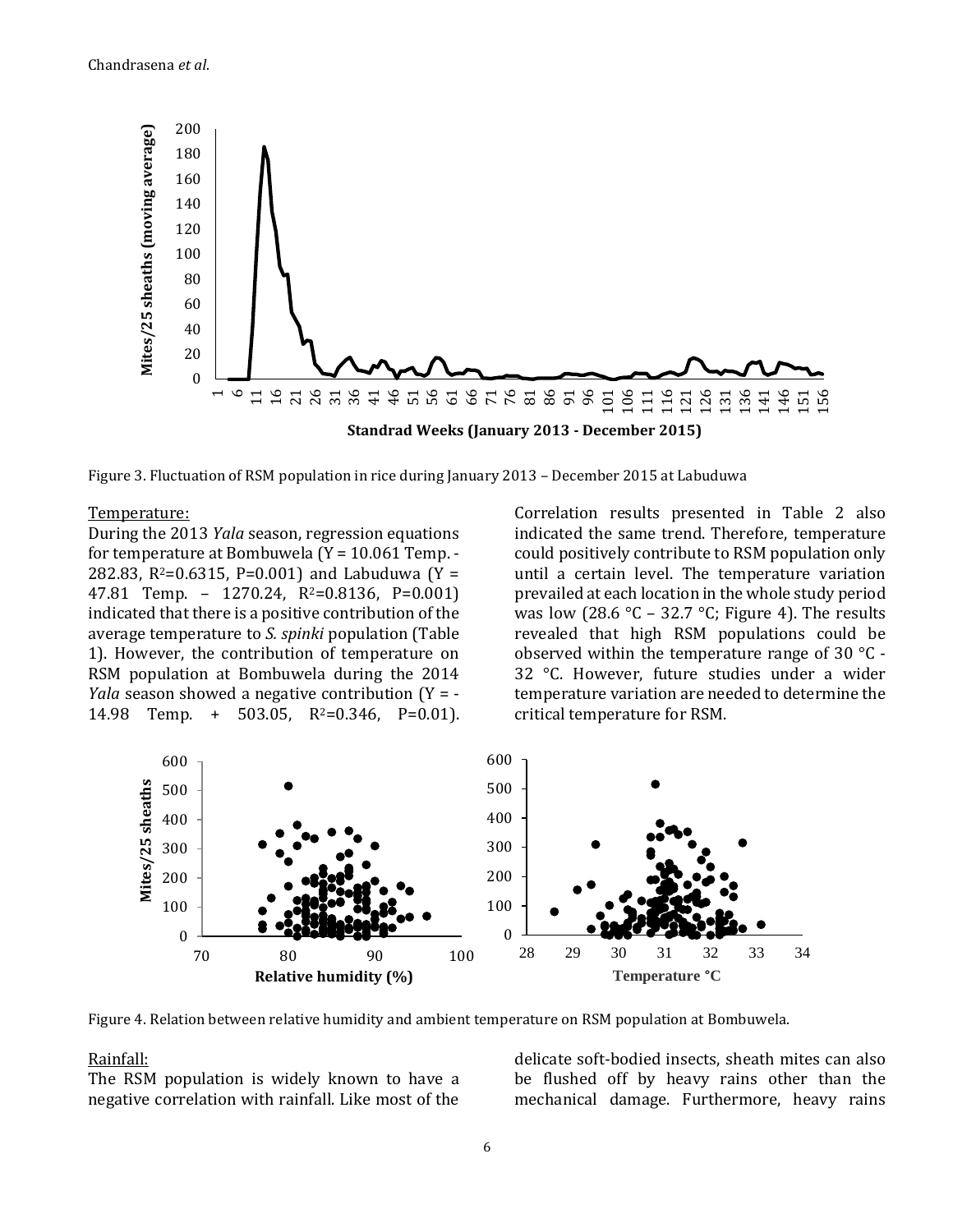could negatively affect the egg development of sheath mites resulting in low population density. Figure 5 confirmed this by showing more *S. spinki* population towards periods with lower rainfall.

There was a significantly negative correlation among rainfall and RSM population during the 2013/2014 *Maha* season at Bombuwela (Table 2). Though there were occasions that showed negative correlation, such relationships were statistically not significant. This may be due to the influence of another parameter or due to unknown factors, which need to be studied further. A higher density of S*. spinki* was observed under rainy condition indicating the ability of the mites to adapt to a wider range of weather conditions.

#### Wind velocity:

According to the stepwise multiple regression analysis, wind velocity had a negative contribution to RSM population  $(Y = -25.02 \, WV + 261.39)$ , R2=0.294, P=0.048) during the 2015 *Yala* season at Bombuwela while a positive contribution  $(Y =$  154.54 WV + 10.82,  $R^2$ =0.37, P=0.027) during the 2015/2016 *Maha* season at the same location (Table 1). Pearson correlation analysis also showed a significantly negative correlation of wind velocity during 2015 *Yala* season and positive correlation during 2015/2016 *Maha* season at Bombuwela (Table 2). Therefore, there could be a critical range of wind velocity for the population build-up of RSM.

The *S. spinki* populations were highly concentrated within the wind velocity range of  $1.5 - 3.5$  km/h (Figure 5), providing some evidence on the favourable range of wind velocity for the mite species. However, further studies are needed to provide a firm conclusion on this. The RSM can be transferred by wind (Rao *et al*., 2000) and thus, there is a possibility of RSM moving away from the existing host under high wind velocity. This could be the reason for comparatively low population densities recorded under high wind velocity (> 3.5 km/h) than that of under moderate velocities (1.5- 3.5 km/h).



Figure 5. Relation between rainfall and wind velocity on RSM population at Bombuwela.

#### Sun shine:

Fluctuation of *S. spinki* population in relation to the number of sunshine hours per day during the whole study period at Bombuwela is illustrated in Figure 6 and Table 1. The results revealed high *S.*  *spinki* populations during sunny days. This was confirmed by the significantly positive contribution of sun shine on *S. spinki* (Y = 18.44 SS - 2.917, R2=0.301, P=0.01) during the 2013/2014 *Maha* season at Bombuwela.